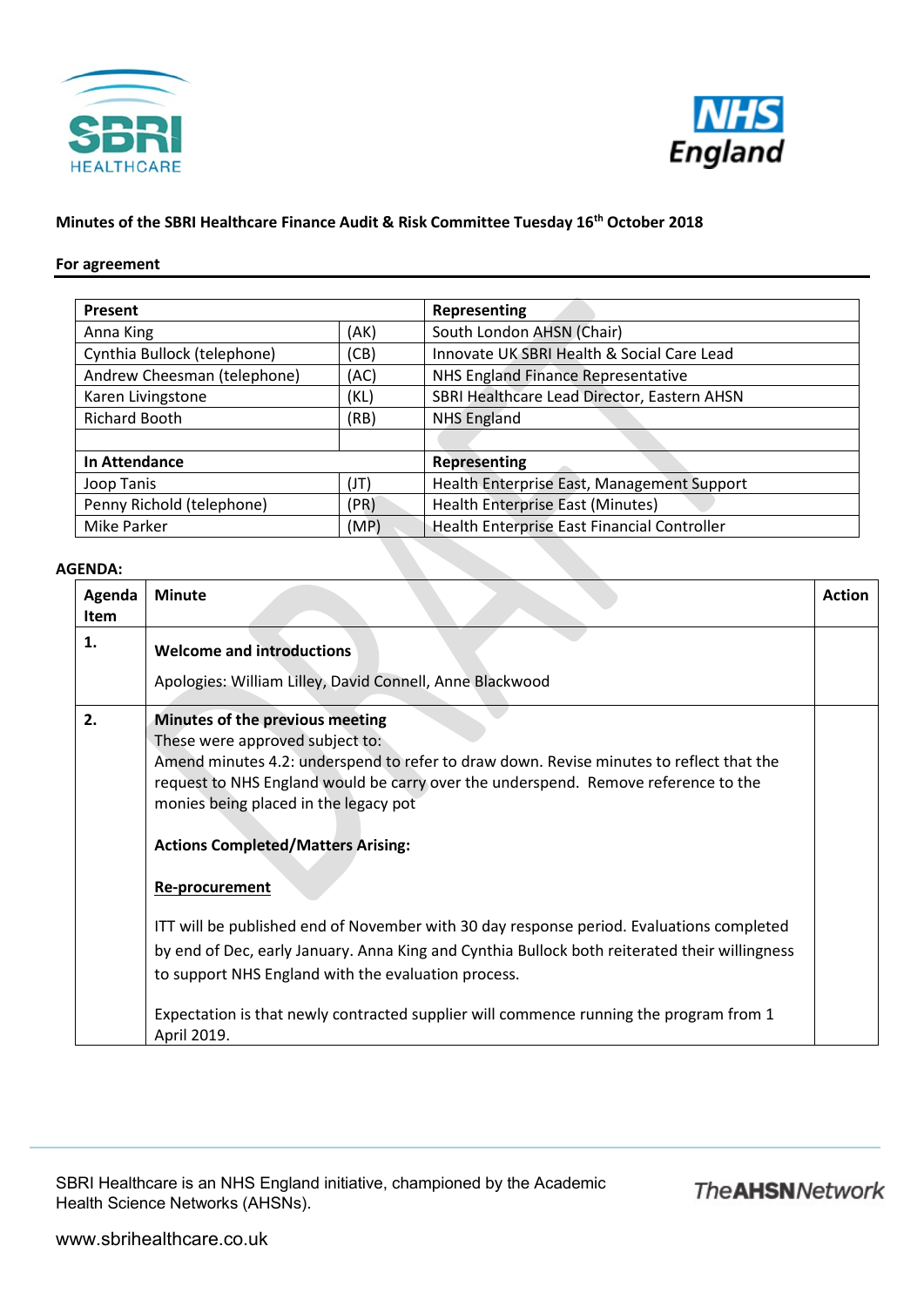| 3.  | <b>Business Plan for 2018/19</b>                                                                                                                                                                                                                                                                                                                                                                                                                                                                                               |           |
|-----|--------------------------------------------------------------------------------------------------------------------------------------------------------------------------------------------------------------------------------------------------------------------------------------------------------------------------------------------------------------------------------------------------------------------------------------------------------------------------------------------------------------------------------|-----------|
| 3.1 | Progress against Business Plan first quarter 2018/19 discussed.                                                                                                                                                                                                                                                                                                                                                                                                                                                                |           |
|     | "Headline" updates on SBRI companies appreciated. Increased communication with AHSN<br>stakeholders was suggested to these successes are more widely disseminated.                                                                                                                                                                                                                                                                                                                                                             |           |
| 4.  | <b>Finance Papers</b>                                                                                                                                                                                                                                                                                                                                                                                                                                                                                                          |           |
| 4.1 | Financial Report for quarters 1 & 2 2018/19                                                                                                                                                                                                                                                                                                                                                                                                                                                                                    |           |
|     | Year end 2017/18 cash balance of £75k held by Papworth Hospital on behalf of the<br>programme.                                                                                                                                                                                                                                                                                                                                                                                                                                 |           |
|     | Action: KL to request to NHS England that they agree that the cash balance be placed in the<br>SBRI programme account.                                                                                                                                                                                                                                                                                                                                                                                                         | <b>KL</b> |
|     | AC suggested the management accounts are prepared quarterly rather than monthly from<br>now on. AC would also like a breakdown of legacy funds and a separate prior year balance.<br>Also the spend analysis to show the forecast for the remaining quarters to determine likely<br>outcome for the year.                                                                                                                                                                                                                      |           |
|     | Full bank transaction analysis not required in main report. List of bank payments to companies<br>to be included as appendix.                                                                                                                                                                                                                                                                                                                                                                                                  |           |
|     | AK identified an error with the cash balance on the first page of the management accounts.<br>Balance is shown as August (£400k) and should be September (£366k).                                                                                                                                                                                                                                                                                                                                                              |           |
|     | Action - Amendment to be made to accounts and new format going forward. Correct cash                                                                                                                                                                                                                                                                                                                                                                                                                                           | <b>MP</b> |
| 4.2 | <b>SBRI Independent Financial Report 2018/19</b>                                                                                                                                                                                                                                                                                                                                                                                                                                                                               |           |
|     | The audit committee expressed their frustration at the failure of PEM to deliver the complete<br>and final actions required of the full audit scope $-$ in particular confirmation of the cash<br>balance held by HEE on behalf of NHS England for the programme. The email by PEM<br>circulated with the papers referred to Grant Thornton (auditor of HEE) but did not provide<br>the complete information. The Grant Thornton audit report and draft accounts shared in the<br>meeting by MP failed to confirm the balance. |           |
|     | Action: Grant Thornton or PEM to send the FARC a confirmation of the SBRI cash balance for<br>the programme held by HEE on behalf of NHS England as at 31 March 2018. This will allow<br>PEM to issue a complete audit report based on the scope that was procured.                                                                                                                                                                                                                                                            | <b>MP</b> |
| 5.  | <b>Policies &amp; Procedures Reviews</b>                                                                                                                                                                                                                                                                                                                                                                                                                                                                                       |           |
| 5.1 | Due diligence                                                                                                                                                                                                                                                                                                                                                                                                                                                                                                                  |           |
|     |                                                                                                                                                                                                                                                                                                                                                                                                                                                                                                                                |           |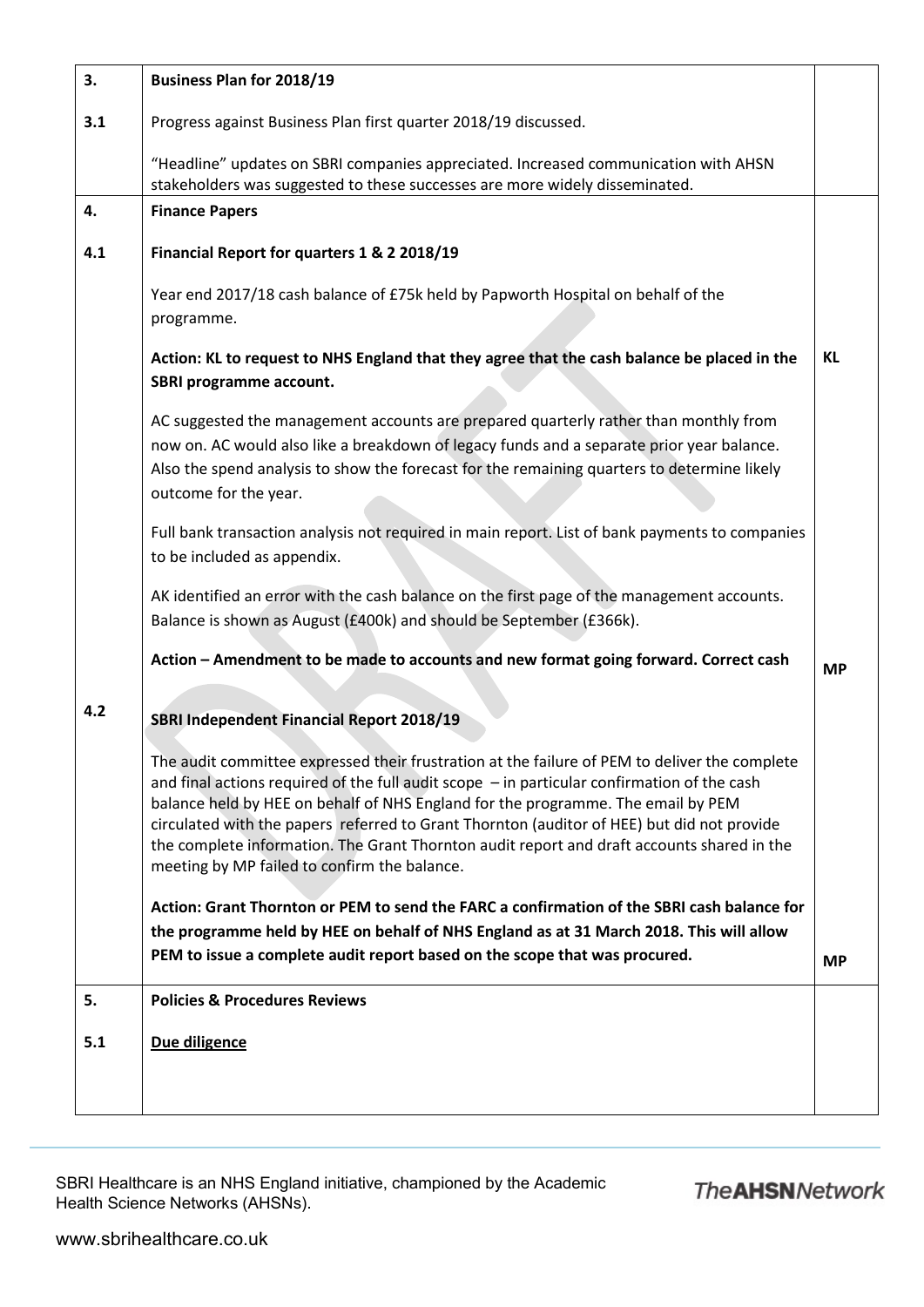|     | Full process of company, project contract and financial status now covered. There were still<br>issues raised with the contract award due diligence papers.                                                                                                                                                                                                                                                                                                                                                                                                                                                                                                                                                                                |    |
|-----|--------------------------------------------------------------------------------------------------------------------------------------------------------------------------------------------------------------------------------------------------------------------------------------------------------------------------------------------------------------------------------------------------------------------------------------------------------------------------------------------------------------------------------------------------------------------------------------------------------------------------------------------------------------------------------------------------------------------------------------------|----|
|     | Suggested enhancements included: indication of scoring or criteria for fund / not fund / refer<br>for decision; indication of what is meant by high or low risk; the need for transparency in the<br>process; incorporation of information about the database that it used for due diligence checks<br>(the FARC were told of this in the meeting); improved clarity about when external guidance is<br>required; improved clarity of financial requirements for start-ups and what exceptional<br>circumstances are. JT to produce / extend existing panel scorecard to include due diligence.<br>This can then be used to justify the decision to fund or not to fund and can be passed to NHS<br>England as part of their final review. | JT |
| 5.2 | Action: Revised policy to be circulated to the FARC for review prior to the management<br>board.                                                                                                                                                                                                                                                                                                                                                                                                                                                                                                                                                                                                                                           |    |
|     | <b>Conflict of Interest policy review</b>                                                                                                                                                                                                                                                                                                                                                                                                                                                                                                                                                                                                                                                                                                  |    |
|     | There was discussion about the conflicts of interest and the need for improved clarity in the<br>policy about the difference between a register of interests and conflicts of interest. Clarity was<br>also needed around the different requirements for the different roles.                                                                                                                                                                                                                                                                                                                                                                                                                                                              |    |
|     | Agreed to differentiate as follows:<br>Register of Interests - Needs to include those on the SBRI Board, FARC and staff involved in<br>the management of the SRI Programme (ie at Eastern AHSN and HEE). Must declare<br>organisation represented, and then any interests, such as directorships/trusteeships and<br>other paid positions held.                                                                                                                                                                                                                                                                                                                                                                                            |    |
|     | Declaration of Interest - Needs to separately deal with programme management team,<br>independent evaluators, shortlisting panel, interview panel, management board and FARC. All<br>those who participate in the decision-making process for SBRI funding need to declare if they<br>have a conflict of interest with the companies being evaluated. The chair of the<br>panel/programme director to decide the consequence of any such conflict e.g. exclude from<br>discussion / consideration / decision making. All declarations must be recorded and shared<br>with the FARC on a regular basis for review.                                                                                                                          |    |
| 5.3 | Action: Current register of interests and conflict of interests policy document to be<br>amended and circulated through FARC before sending to Board for approval                                                                                                                                                                                                                                                                                                                                                                                                                                                                                                                                                                          | JT |
|     | <b>FOI Policy</b>                                                                                                                                                                                                                                                                                                                                                                                                                                                                                                                                                                                                                                                                                                                          |    |
|     | A draft policy was reviewed. Requests to date the past these have come direct to SBRI and via<br>EAHSN and NHS England, who pass FOI requests to HEE. Latest FOI has come to HEE SBRI and<br>passed to NHS England.<br>Website and Policy needs to state SBRI is not a legal entity and so FOI should go to NHS<br>England.                                                                                                                                                                                                                                                                                                                                                                                                                |    |
|     |                                                                                                                                                                                                                                                                                                                                                                                                                                                                                                                                                                                                                                                                                                                                            |    |

SBRI Healthcare is an NHS England initiative, championed by the Academic Health Science Networks (AHSNs).

**The AHSN Network**